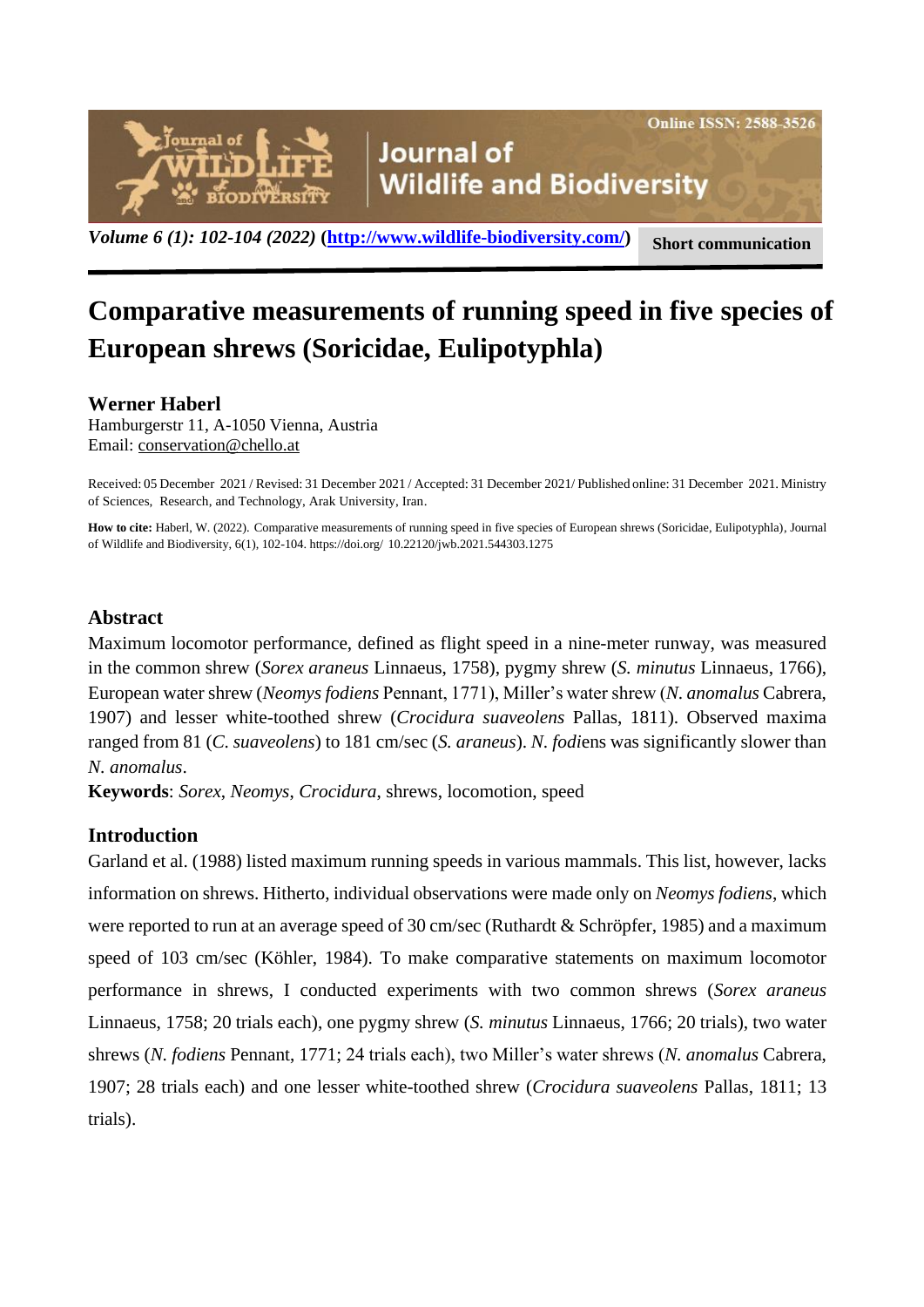#### **Material and methods**

The animals had been kept in captivity for various ethological studies (Haberl, 1993) and were used for experiments during their natural activity periods. This was ensured by catching them with live traps set in their home terraria (Cizova, 1987). The shrews have chased down a wooden runway (900 x 15 cm) using a stick with strips of paper attached to its end. Only *S. minutus* was tested in a shorter runway (360 cm). The experimental animals were allowed a minimum of 2 hours rest between trials. When being chased too vigorously the shrews sometimes stopped and turned, uttering high-pitched staccato squeaks at the simulated "predator" or reacted with tail-threshing and -curling. These incomplete runs were omitted from the evaluation. Data were pooled for each species.

#### **Results and discussion**

The highest speed was reached by *S. araneus* (max = 181 cm/sec; mean = 127 cm/sec), followed closely by *N. anomalus* (max = 166 cm/sec; mean = 124 cm/sec). *N. fodiens* was significantly ( $\alpha$  = 0,001) slower (max = 132 cm/sec; mean = 100 cm/sec). Flight speeds of the smallest species, *S. minutus* and *C. suav*eolens, differed only according to the maxima (106 and 81 cm/sec, respectively), the means being almost equal (70 cm/sec). Standard deviations ranged from 8 to 25 cm/sec. The speed measured in the water shrew corresponded well with data reported by Köhler (1984).

Ranking observed in locomotor performance may be attributed to adaptive and metabolic features within the range of body mass. My definition of maximum running speed, being the velocity reached in flight in this particular experimental situation, must be regarded with caution, as the shrews did not always run in a straight line but rather zigzagged between the walls of the runway, according to their contact-seeking behavior, also shown in open field experiments (Haberl, 1993). One may well question the benefit of these results, especially as shrews are unlikely to encounter even surfaces without obstacles in their natural environment, apart from roads or frozen waters which they might cross in search of new habitats. However, these data are of value for comparisons among different mammalian species, for studies on metabolic and energy expenditure as well as for setting the constraints for simulation experiments in the study of ecoethological theory.